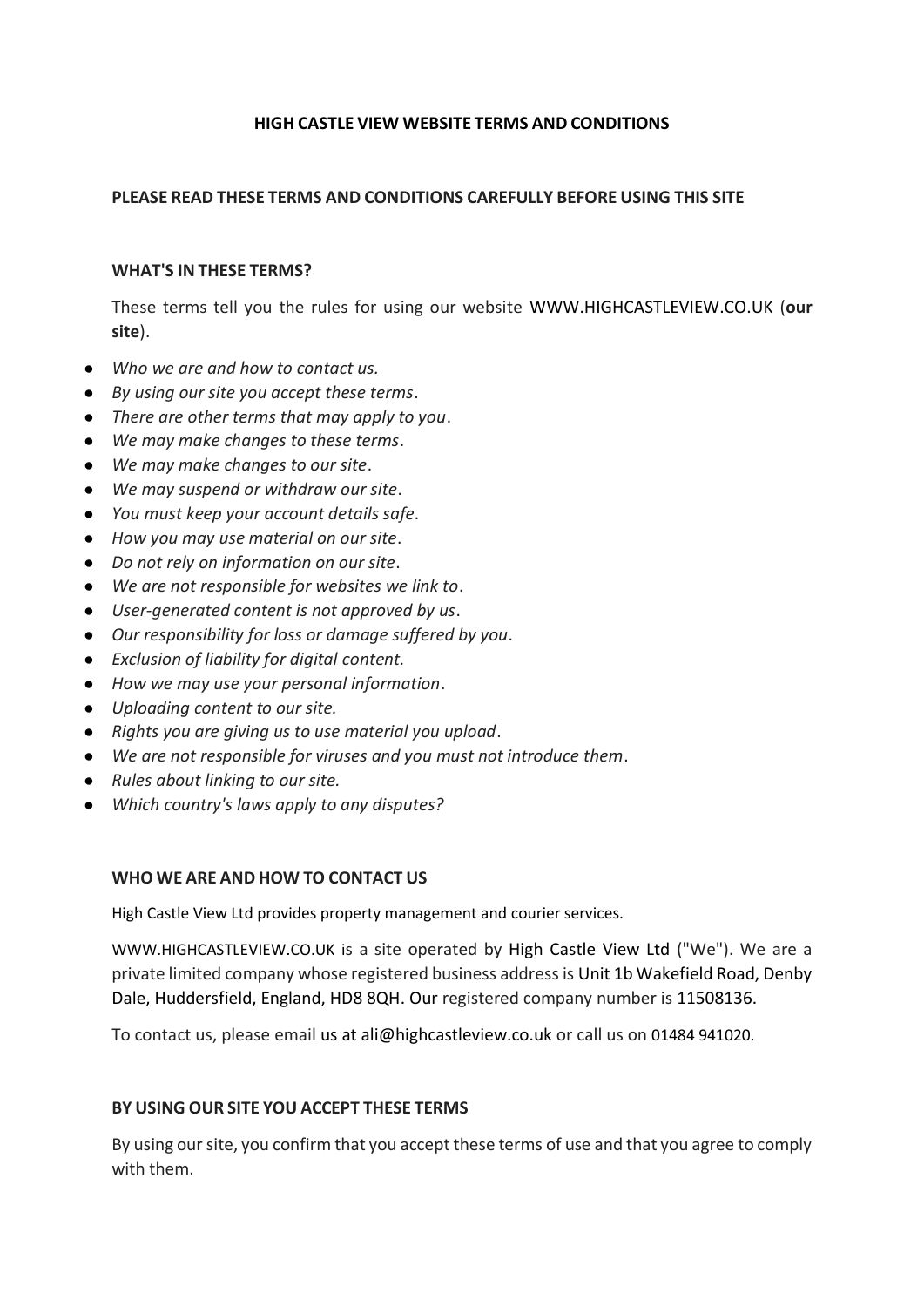If you do not agree to these terms, you must not use our site.

We recommend that you print a copy of these terms for future reference.

### **THERE ARE OTHER TERMS THAT MAY APPLY TO YOU**

These terms of use refer to the following additional terms, which also apply to your use of our site:

- Our Privacy Policy: [Privacy Policy Document](https://fbcf00e2-281d-4e64-84a2-7de8bac47552.usrfiles.com/ugd/fbcf00_b17c2bda8fd646e0aa5f2219a3ffe593.pdf)
- Our Cookie Policy [Cookie Policy,](https://fbcf00e2-281d-4e64-84a2-7de8bac47552.usrfiles.com/ugd/fbcf00_44c5ec59ebaa4a5f985b3f82c4732020.pdf) which sets out information about the cookies on our site.

### **WE MAY MAKE CHANGES TO THESE TERMS**

We amend these terms from time to time. Every time you wish to use our site, please check these terms to ensure you understand the terms that apply at that time.

### **WE MAY MAKE CHANGES TO OUR SITE**

We may update and change our site from time to time to reflect changes to our products, our **users**' needs, and our business priorities. We will try to give you reasonable notice of any major changes.

#### **WE MAY SUSPEND OR WITHDRAW OUR SITE**

Our site is made available free of charge.

We do not guarantee that our site, or any **content** on it, will always be available or be uninterrupted. We may suspend, or withdraw, or restrict, the availability of all or any part of our site for business and operational reasons. We will try to give you reasonable notice of any suspension or withdrawal.

You are also responsible for ensuring that all persons who access our site through your internet connection are aware of these terms of use, and other applicable terms and conditions, and that they comply with them.

### **YOU MUST KEEP YOUR ACCOUNT DETAILS SAFE**

If you choose, or you are provided with, a user identification code, password, or any other piece of information as part of our security procedures, you must treat such information as confidential. You must not disclose it to any third party.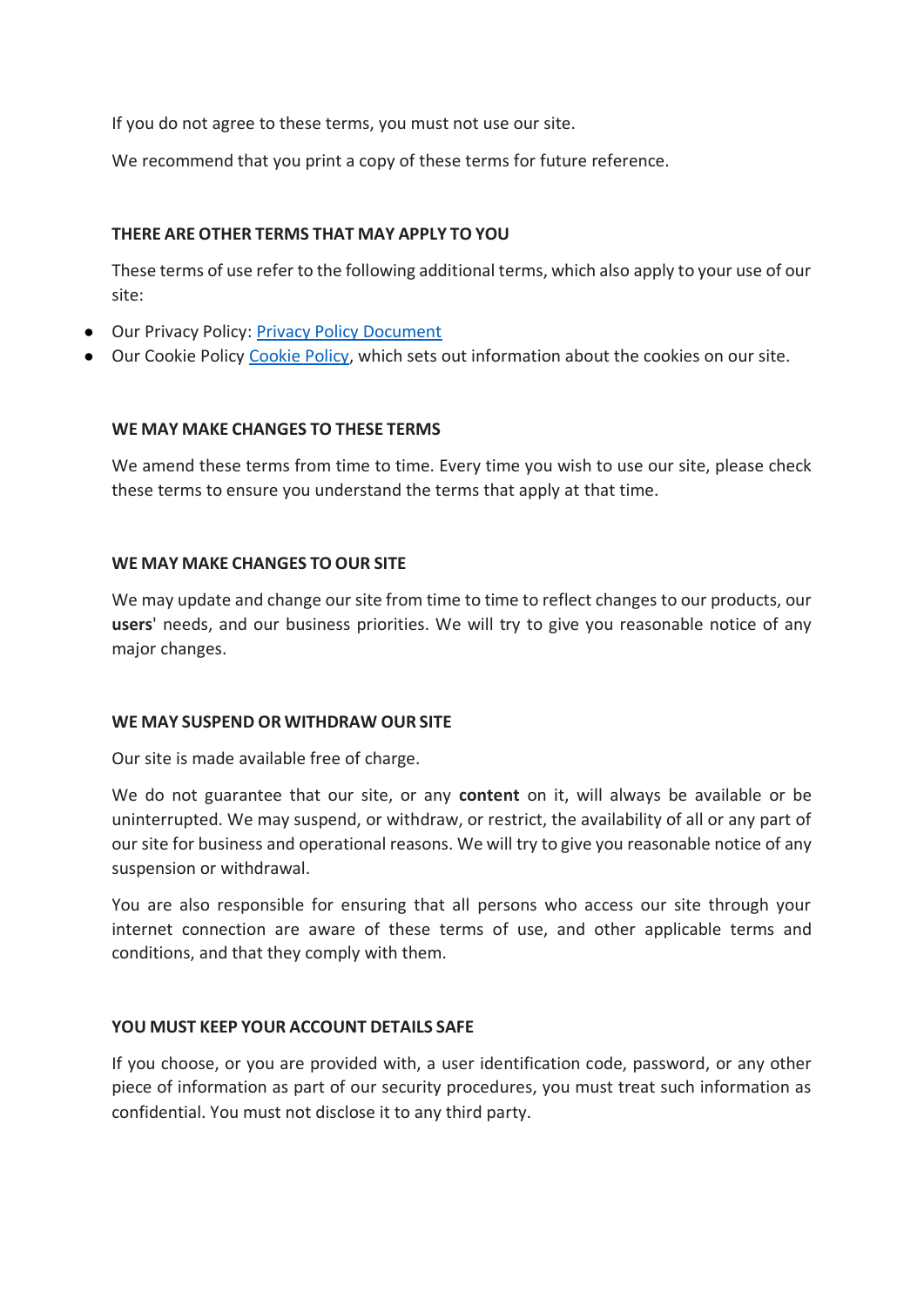We have the right to disable any user identification code or password, whether chosen by you or allocated by us, at any time, if in our reasonable opinion you have failed to comply with any of the provisions of these terms of use.

If you know or suspect that anyone other than you knows your user identification code or password, you must promptly notify us at ali@highcastleview.co.uk.

## **HOW YOU MAY USE MATERIALON OUR SITE**

We are the owner or the licensee of all intellectual property rights in our site, and in the material published on it. Those works are protected by copyright laws and treaties around the world. All such rights are reserved.

You may print off one copy, and may download extracts, of any page(s) from our site for your personal use, and you may draw the attention of others within your organisation to **content** posted on our site.

You must not modify the paper or digital copies of any materials you have printed off or downloaded in any way, and you must not use any illustrations, photographs, video or audio sequences, or any graphics, separately from any accompanying text.

Our status (and that of any identified contributors) as the authors of **content** on our site must always be acknowledged.

You must not use any part of the **content** on our site for commercial purposes without obtaining a licence to do so from us or our licensors.

If you print off, copy, or download any part of our site in breach of these terms of use, your right to use our site will cease immediately and you must, at our option, return or destroy any copies of the materials you have made.

# **DO NOT RELYON INFORMATION ON THIS SITE**

The **content** on our site is provided for general information only. It is not intended to amount to advice on which you should rely. You must obtain professional or specialist advice before taking, or refraining from, any action on the basis of the **content** on our site.

Although we make reasonable efforts to update the information on our site, we make no representations, warranties, or guarantees, whether express or implied, that the **content** on our site is accurate, complete, or up to date.

# **WE ARE NOT RESPONSIBLE FOR WEBSITES WE LINK TO**

Where our site contains links to other sites and resources provided by third parties, these links are provided for your information only. Such links should not be interpreted as approval by us of those linked websites or information you may obtain from them.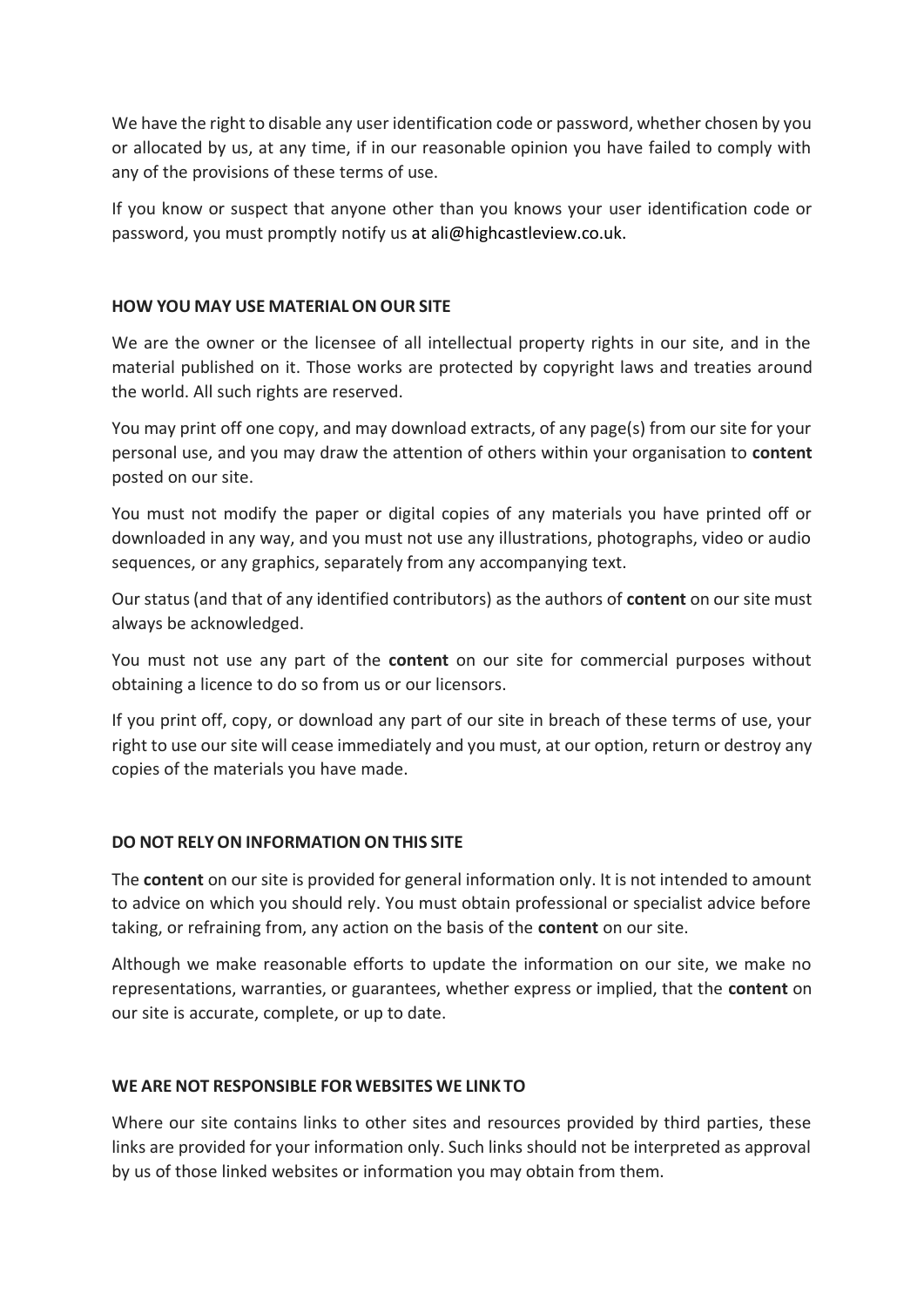We have no control over the **contents** of those sites or resources.

## **USER-GENERATED CONTENT IS NOT APPROVED BY US**

This website may include information and materials uploaded by other users of the site, including to bulletin boards and chat rooms. This information and these materials have not been verified or approved by us. The views expressed by other users on our site do not represent our views or values.

If you wish to complain about information and materials uploaded by other users please contact us on ali@highcastleview.co.uk.

## **OUR RESPONSIBILITY FOR LOSS OR DAMAGE SUFFERED BY YOU**

## **Whether you are a consumer or a business user**:

- We do not exclude or limit in any way our liability to you where it would be unlawful to do so. This includes liability for death or personal injury caused by our negligence or the negligence of our employees, agents, or subcontractors, and for fraud or fraudulent misrepresentation.
- Different limitations and exclusions of liability will apply to liability arising as a result of the supply of any product or service to you.

# **If you are a business user**:

- We exclude all implied conditions, warranties, representations, or other terms that may apply to our site or any **content** on it.
- We will not be liable to you for any loss or damage, whether in contract, tort (including negligence), breach of statutory duty, or otherwise, even if foreseeable, arising under or in connection with:
- use of, or inability to use, our site; or
- use of or reliance on any **content** displayed on our site.
- In particular, we will not be liable for:
- loss of profits, sales, business, or revenue;
- business interruption;
- loss of anticipated savings;
- loss of business opportunity, goodwill, or reputation; or
- any indirect or consequential loss or damage.

### **If you are a consumer user**:

● Please note that we only provide our site for domestic and private use. You agree not to use our site for any commercial or business purposes, and we have no liability to you for any loss of profit, loss of business, business interruption, or loss of business opportunity.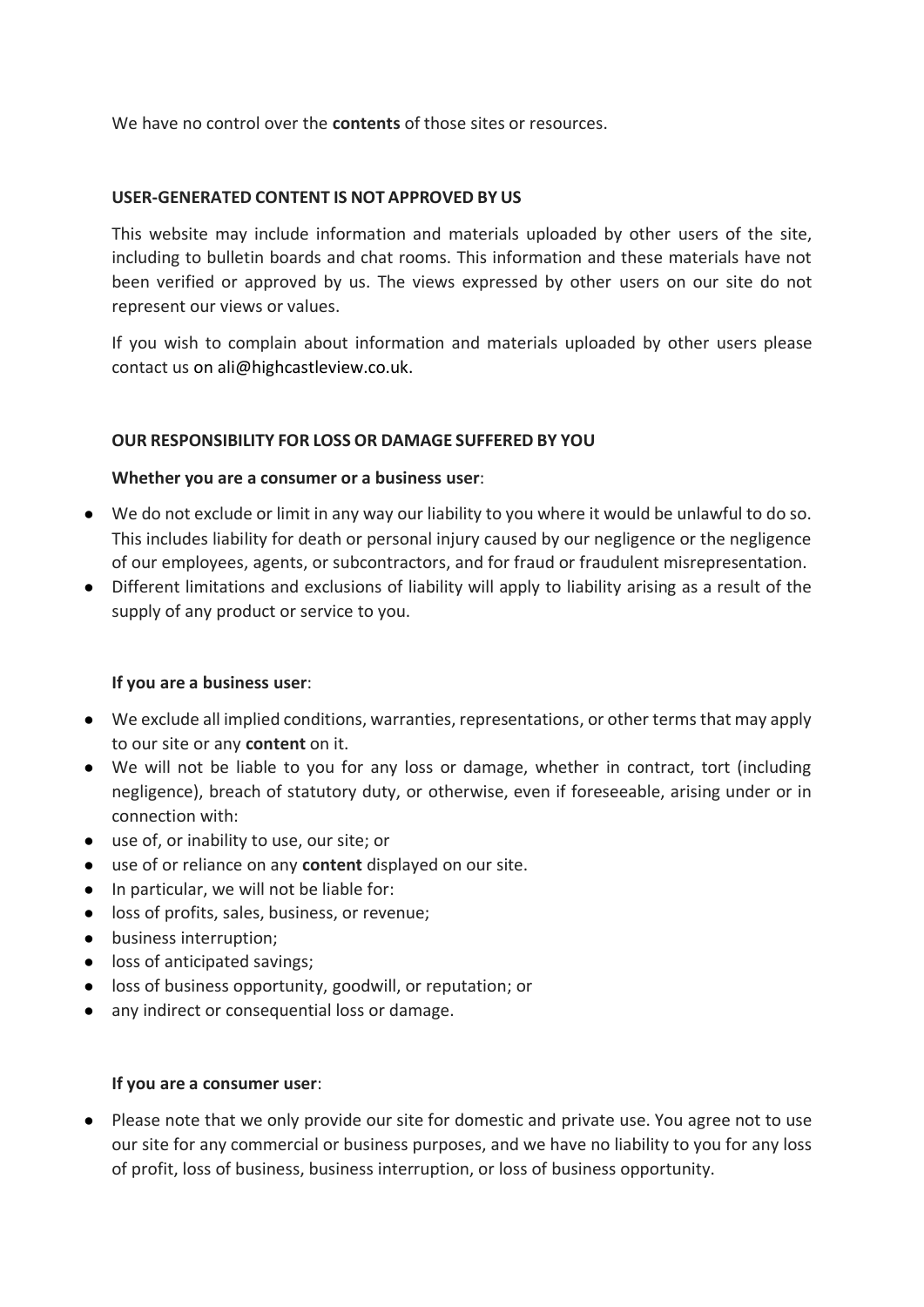● If defective digital **content** that we have supplied, damages a device or digital **content** belonging to you and this is caused by our failure to use reasonable care and skill, we will either repair the damage or pay you compensation.

## **HOW WE MAY USE YOUR PERSONAL INFORMATION**

We will only use your personal information as set out in our Privacy Policy [LINK TO PRIVACY POLICY].

## **UPLOADING CONTENT TO OUR SITE**

Whenever you make use of a feature that allows you to upload **content** to our site, or to make contact with other users of our site, you must comply with the **content** standards set out in this and all other policies on our website.

You warrant that any such contribution does comply with those standards, and you will be liable to us and indemnify us for any breach of that warranty. This means you will be responsible for any loss or damage we suffer as a result of your breach of warranty.

Any content you upload to our site will be considered non-confidential and non-proprietary. You retain all of your ownership rights in your content, but you are required to grant us a limited licence to use, store and copy that content and to distribute and make it available to third parties.

We also have the right to disclose your identity to any third party who is claiming that any **content** posted or uploaded by you to our site constitutes a violation of their intellectual property rights, or of their right to privacy.

We have the right to remove any posting you make on our site if, in our opinion, your post does not comply with the **content** standards set out in our policies.

You are solely responsible for securing and backing up your **content**.

# **RIGHTS YOU ARE GIVING US TO USE MATERIAL YOUUPLOAD**

When you upload or post **content** to our site, you grant us the rights to use that **content.**

# **WE ARE NOT RESPONSIBLE FOR VIRUSES AND YOU MUST NOT INTRODUCE THEM**

We do not guarantee that our site will be secure or free from bugs or viruses.

You are responsible for configuring your information technology, computer programmes, and platform to access our site. You should use your own virus protection software.

You must not misuse our site by knowingly introducing viruses, trojans, worms, logic bombs, or other material that is malicious or technologically harmful. You must not attempt to gain